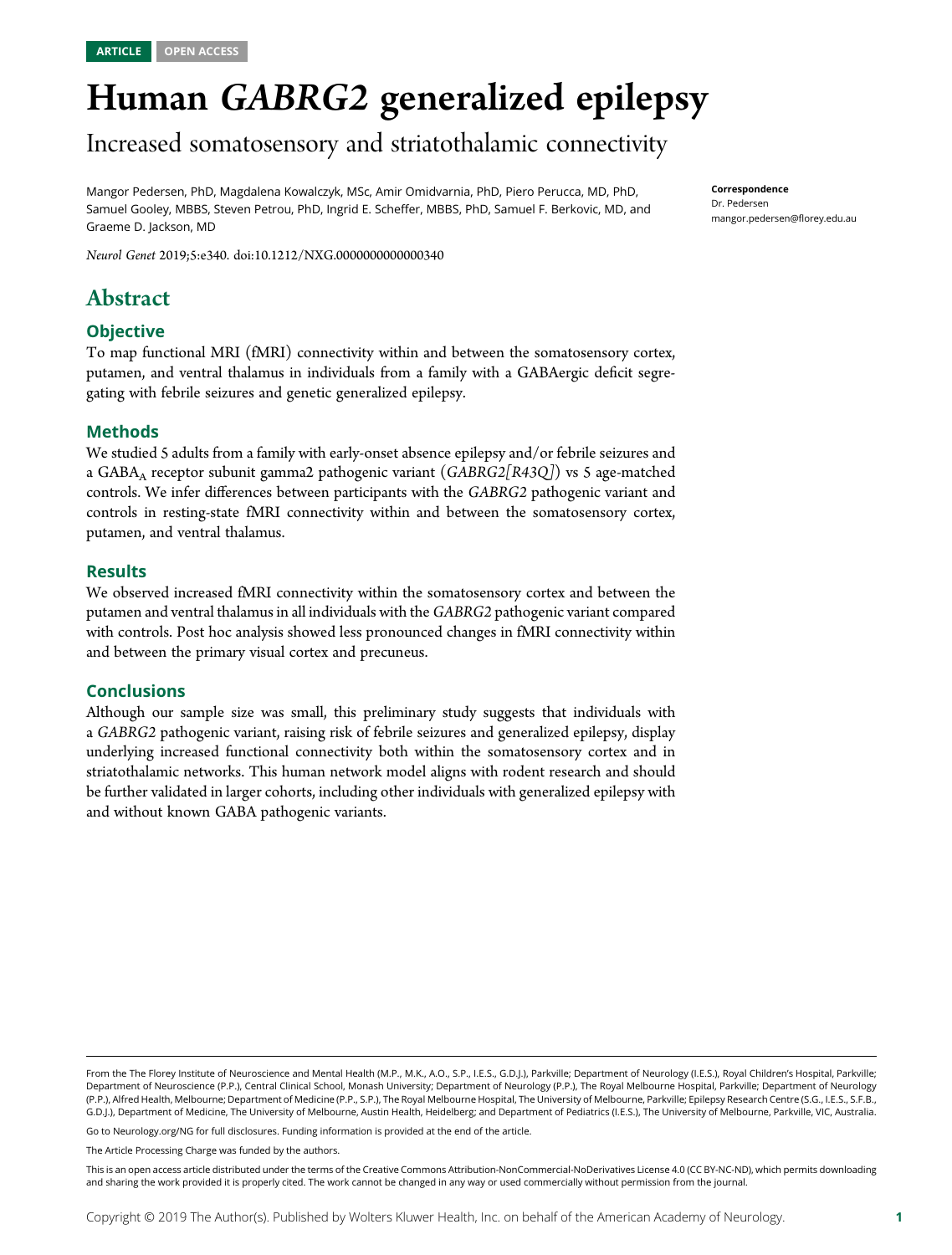$CI =$  confidence interval;  $fMRI =$  functional MRI.

We previously reported an Australian family with a GABA type A receptor subunit gamma2 pathogenic variant (GABRG2[R43Q]) presenting with febrile seizures, febrile seizures plus, and absence epilepsy. $^1$  This family has decreased cortical inhibition, demonstrated by transcranial magnetic stimulation, $2$  and decreased cortical benzodiazepine receptor binding on  $PET$ <sup>3</sup>. Aligning with human data, mice with the same Gabrg2[R43Q] pathogenic variant have reduced cortical inhibition shown by deficits in GABA-mediated synaptic currents in the somatosensory cortex and anatomic changes in cortical interneuron positioning.<sup>4,5</sup>

Although these investigations provide clues about the mechanisms underlying the GABRG2 pathogenic variant, it is unknown whether brain connectivity is affected in humans with the R43Q pathogenic variant. To study this issue, we quantified changes in functional MRI (fMRI) connectivity in individuals with this GABRG2 pathogenic variant. We focused on regions previously studied in Gabrg2 mice: the somatosensory cortex, the ventral thalamus, and the putamen (as a recent fMRI study in rats demonstrated that  $GABA_A$  antagonists enhance connectivity of the somatosensory cortex and striatum<sup>6</sup>). Together, these 3 brain regions comprise a well-known pathway where the cortex sends excitatory signals to the putamen, which in turn exerts strong inhibitory control over the ventral thalamus via the globus pallidus and substantia nigra pars reticulata before relaying excitatory information back to the cortex.

Based on previous research in humans with the GABRG2  $\left[$  R43Q] pathogenic variant  $^{2,3}$  and mice with the Gabrg2  $\left[$  R43Q  $\right]$ pathogenic variant, $4,5,7$  we hypothesize that fMRI connectivity within the somatosensory cortex and between subcortical regions is altered in people with a GABRG2 pathogenic variant.

### Methods

#### Participants and clinical information

We recruited 5 adults from a previously reported family with the GABRG2 [R43Q] pathogenic variant<sup>1</sup> (mean age [SD]:  $36.4 \pm 4.2$  years; clinical information in the table). They were compared with 5 age- and sex-matched controls (mean age  $[SD] 36.8 \pm 4.1 \text{ years}.$ 

#### Standard protocol, approvals, and patient consents

This study was approved by the Austin Human Research Ethics Committee, and participants gave written informed consent to participate.

#### fMRI preprocessing

We acquired 10 minutes of resting-state fMRI data on a Siemens 3T Skyra scanner with a voxel size of  $3 \times 3 \times 3$  mm and repetition time of 3 seconds. The fMRI data were slice-timing corrected, realigned, coregistered to T1 images, tissue segmented, spatially normalized, and filtered between 0.01 and 0.08 Hz. See reference 8 for further details about our fMRI methods.

#### fMRI connectivity analysis

We used 2 different estimates of fMRI connectivity. (1) Regional homogeneity: to calculate voxel-averaged local connectivity within each node of our brain network model (somatosensory cortex, ventral thalamus, and putamen). This measures Kendall W correlations between a single voxel and its 26 nearby voxels in three-dimensional space. Its values range between 0 (minimal local connectivity) and 1 (maximal local connectivity). (2) Partial correlation: to calculate voxel-averaged Pearson correlations of fMRI time series between each node pair, while regressing out indirect correlation effects from all other connection pairs. Partial

|  |  |  |  | Table Clinical, EEG and imaging phenotype of individuals with the R43Q GABRG2 pathogenic variant <sup>1</sup> |  |
|--|--|--|--|---------------------------------------------------------------------------------------------------------------|--|
|  |  |  |  |                                                                                                               |  |

| <b>Patient</b><br>no. | Sex | Age (y) | Onset  | <b>Offset</b>  | <b>Seizure</b><br>type       | <b>EEG</b>              | Syndrome                               | <b>MRI</b> | <b>AEDs</b> | GABRG2 pathogenic<br>variant |
|-----------------------|-----|---------|--------|----------------|------------------------------|-------------------------|----------------------------------------|------------|-------------|------------------------------|
| 1                     | F   | 41      | Infant | Early<br>teens | FS, AS                       | GSW                     | <b>CAE</b>                             | Normal     | $\Omega$    | Positive                     |
| $\overline{2}$        | F   | 33      | Infant | Ongoing        | FS, AS                       | GSW                     | <b>CAE</b>                             | Normal     | $\Omega$    | Positive                     |
| 3                     | M   | 31      | Infant | Toddler        | FS                           | Normal                  | FS only                                | Normal     | $\Omega$    | Positive                     |
| 4                     | M   | 39      | Infant | 36 y           | FS, AS, GTCS,<br><b>FIAS</b> | GSW, L-<br><b>TIRDA</b> | EOAE (childhood), L-TLE<br>(adulthood) | Normal     | (CBZ)       | Positive                     |
| 5                     | M   | 38      | Infant | Toddler        | FS                           | Normal                  | FS only                                | Normal     | $\Omega$    | Positive                     |

Abbreviations: AED = current antiepileptic drug; AS = absence seizure; CAE = childhood absence epilepsy; CBZ = carbamazepine; EOAE = early-onset absence epilepsy; FIAS = focal impaired awareness seizure; FS = febrile seizure; GTCS = generalized tonic-clonic seizure; GSW = generalized spike-wave discharge; L-TLE = left temporal lobe epilepsy; L-TIRDA = left temporal intermittent rhythmic delta activity.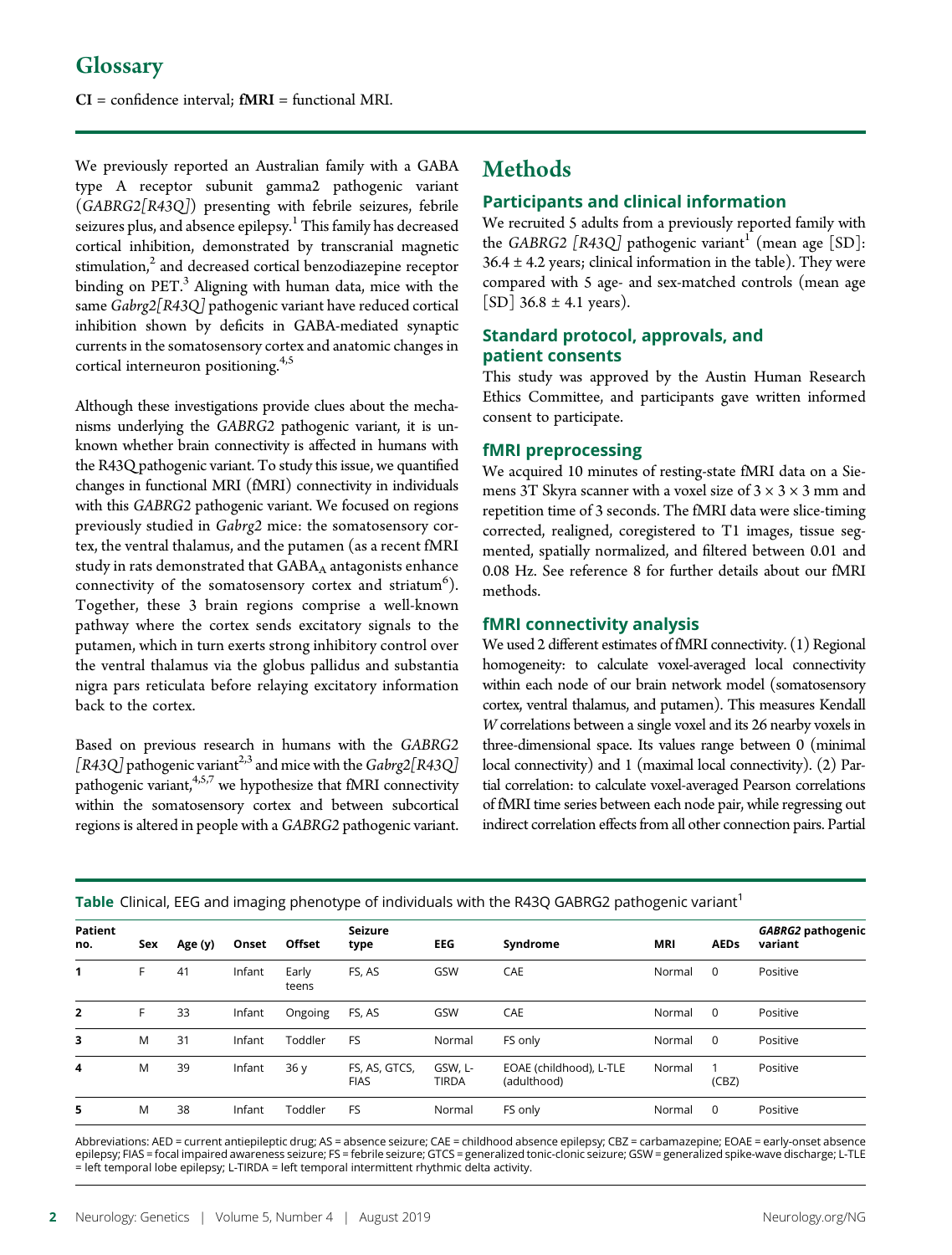correlation values range between −1 (maximal negative correlation) and 1 (maximal positive correlation).

#### Effect size analysis

We used Hedges' g standardized effect sizes and 95th percentile confidence intervals (95% CIs) to quantify mean differences in brain connectivity between individuals with the GABRG2 pathogenic variant and controls (as Hedges' g is recommended over Cohen's d in studies with a limited sample sizes). Hedges' g effect sizes =  $0.2$  (small);  $0.5$  (moderate);  $0.8$ (large); and 1.2 (very large).

#### Data availability

Anonymized original data will be shared by request from any qualified investigator.

# Results

#### GABRG2: fMRI connectivity is increased within the somatosensory cortex

We observed stronger fMRI connectivity within the somatosensory cortex in all individuals with the GABRG2 pathogenic variant compared with controls (Hedges'  $g = 1.46$ ; 95% CI = 0.43–2.41—figure, A). Hedges' g effect sizes were lower between GABRG2 and healthy controls for fMRI connectivity within the putamen (Hedges'  $g = 0.55$ ; CI 95 =  $-0.85-1.84$ ) and ventral thalamus (Hedges' g = 0.40; CI 95 = −0.96 to 1.70).

#### GABRG2: fMRI connectivity is increased between the thalamus and putamen

We observed stronger fMRI connectivity between the putamen and ventral thalamus in all individuals with the GABRG2 pathogenic variant compared with controls (Hedges'  $g = 1.98$ ; 95% CI =  $0.11-3.45$ —figure, F). It is worth noting that the GABRG2 participant with strongest connectivity also experienced seizures into adulthood (see participant 2 in the table for more clinical information). There were no large effect sizes between GABRG2 and controls for fMRI connectivity between the putamen and somatosensory cortex (Hedges'  $g =$ 0.68; 95% CI = −0.75–1.98) or the ventral thalamus and somatosensory cortex (Hedges'  $g = 0.26$ ; 95% CI = -1.09 to 1.55).

Figure Functional connectivity within and between brain nodes in GABRG2 participants displayed by purple magenta color bars and healthy controls displayed by blue cyan color bars



Peak regional homogeneity across all voxels within the somatosensory cortex (A), putamen (B), and ventral thalamus (C), and partial correlations averaged across all voxels between the somatosensory cortex-putamen (D), somatosensory cortex-ventral thalamus (E), and ventral thalamus-putamen (F). Error bars denote the standard error across participants. There was little difference in head movement between groups (mean movement [SD] in GABRG2 = 0.12 mm  $\pm$ 0.05; mean movement [SD] in controls = 0.16 mm ± 0.04). Our 3 brain regions of interest—(1) bilateral somatosensory cortex (yellow); (2) putamen (orange); and (3) ventral thalamus (red) (G)—were delineated using the NeuroSynth database [\(neurosynth.org\)](http://neurosynth.org/) incorporating findings from a multitude of previous fMRI studies describing these brain regions and their behavioral correlates, as well as their functional connectivity patterns. \*A and F had large effect size.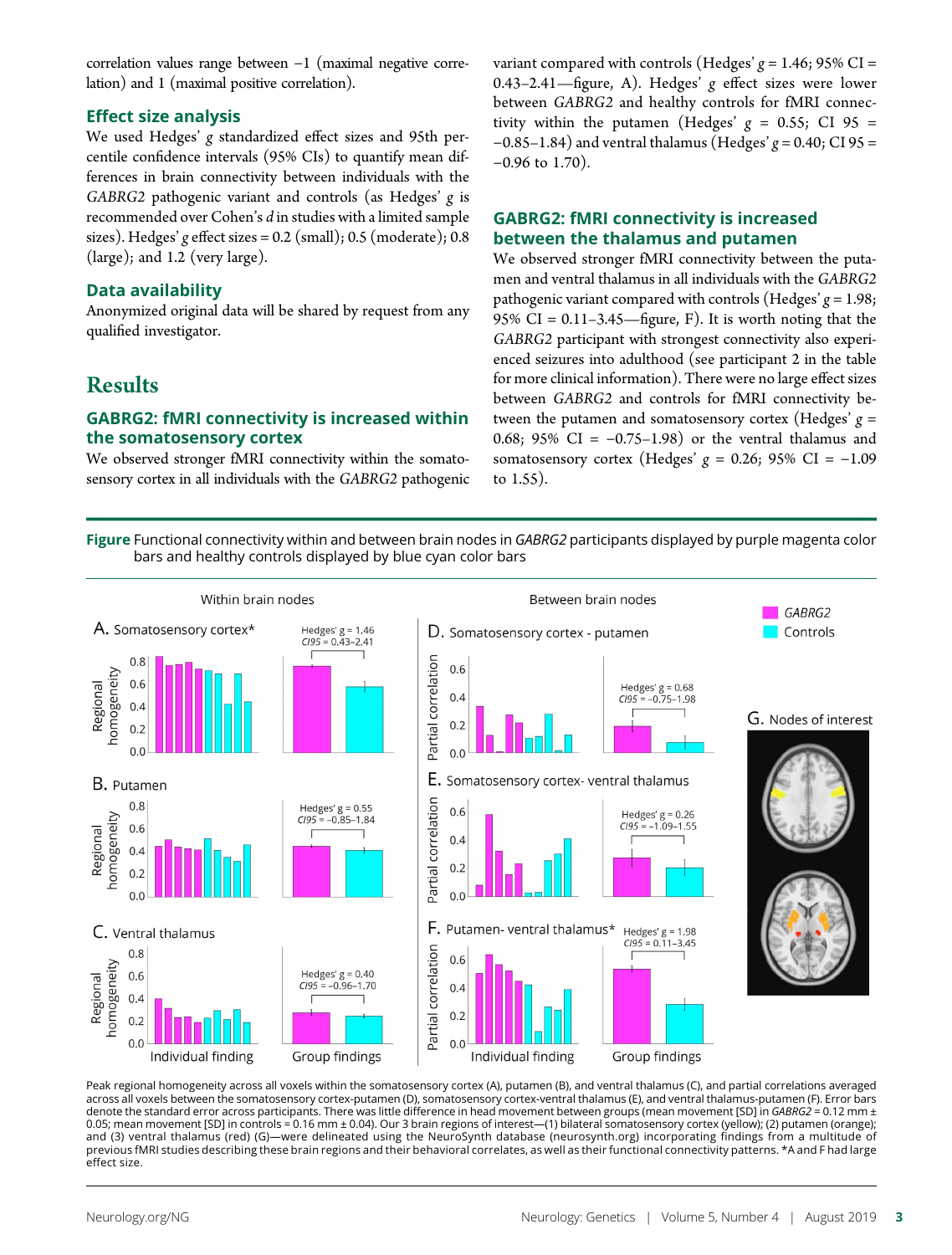#### GABRG2: post hoc analysis shows less fMRI connectivity changes of the visual cortex and precuneus

To test whether our primary result was specific to the somatosensory cortex, thalamus, and putamen or it reflected a"whole-brain process", we analyzed 2 additional brain nodes: (1) primary visual cortex and (2) precuneus. We observed no large effect size in fMRI connectivity for these 2 brain regions between GABRG2 and control participants. fMRI connectivity within the visual cortex: Hedges'  $g = 0.45$ ; 95% CI = −0.93 to 1.74. fMRI connectivity within the precuneus: Hedges'  $g = 0.25$ ; 95% CI = −1.12 to 1.56. fMRI connectivity between the visual cortex and precuneus: Hedges'  $g = 0.43$ ; 95% CI = −0.95–1.72.

### **Discussion**

We found that 5 individuals with a GABRG2 pathogenic variant and a history of seizures (5/5 febrile seizures; 3/5 absence seizures) have increased fMRI connectivity within the somatosensory cortex and between the putamen and ventral thalamus compared with 5 healthy controls. This finding suggests a "network-specific" rather than a "whole-brain" effect, as our post hoc analysis revealed no difference in connectivity between GABRG2 and control participants of either the primary visual cortex or the precuneus.

Emerging animal research has highlighted the important role of specific brain areas in generalized epilepsy, in particular absence epilepsy where seizures are thought to originate in the somatosensory cortex<sup>9</sup> and are modulated by thalamostriatal circuits.<sup>10</sup> Although it is not straightforward to compare animal and human studies, our findings provide preliminary evidence that somatosensory cortex and subcortical structures are hyperconnected in people with a genetic predisposition to develop febrile and also absence seizures. This finding is further supported by our previous GABRG2 transcranial magnetic stimulation study—in the same family—showing neuronal hyperexcitability of the perimotor cortex.<sup>2</sup>

It is nontrivial to quantify whether microscale neuronal dysfunction and macroscale fMRI connectivity are related because of their vast difference in spatial scales. However, this study presented us with an opportunity to (indirectly) assess whether inhibitory neuronal dysfunction is reflected in fMRI connectivity, as we know that people with a GABRG2 pathogenic variant have abnormal inhibitory GABAergic neuronal function. We postulate that our fMRI connectivity findings are related to inhibitory neuronal abnormalities, especially hyperconnectivity between the thalamus and the putamen, as the latter brain region consists almost exclusively of medium spiny inhibitory GABAergic neurons.

Our small sample size is a consequence of the difficulty of recruiting a single family with a genetically homogenous

disorder to the demands of an imaging study that requires travel and attendance at a single site. Despite this limitation, our preliminary findings give insight into network changes that may underlie human genetic epilepsy caused by a GABRG2 pathogenic variant, and they align with results from the Gabrg2 animal model, which also shows increased activity of the somatosensory cortex. $4$  Nevertheless, our human network model based on this family with a GABRG2 variant should be further validated in larger generalized epilepsy cohorts with and without known GABA pathogenic variants.

#### Acknowledgment

The authors thank Susannah Bellows for recruiting the participants with the GABRG2 pathogenic variant.

#### Study funding

The Florey Institute of Neuroscience and Mental Health acknowledges the strong support from the Victorian Government and in particular the funding from the Operational Infrastructure Support Grant. They also acknowledge the facilities and the scientific and technical assistance of the National Imaging Facility (NIF) at the Florey node and The Victorian Biomedical Imaging Capability (VBIC). This study was supported by the National Health and Medical Research Council (NHMRC) of Australia, grant numbers 628952 and 1060312 (GJ Practitioner Fellowship) and program grant number 1091593 (S. Petrou, I. E. Scheffer, S. F. Berkovic, and G. D. Jackson).

#### **Disclosure**

Disclosures available: [Neurology.org/NG](https://ng.neurology.org/content/5/3/e340/tab-article-info).

#### Publication history

Received by Neurology: Genetics January 28, 2019. Accepted in final form April 29, 2019.

#### Appendix Authors

| Name                           | Location                                                        | Role   | Contribution                                                                                                                    |
|--------------------------------|-----------------------------------------------------------------|--------|---------------------------------------------------------------------------------------------------------------------------------|
| Mangor<br>Pedersen,<br>PhD     | The Florey<br>Institute of<br>Neuroscience and<br>Mental Health | Author | Conception and design<br>of the study, acquisition<br>and analysis of data, and<br>writing the first draft of<br>the manuscript |
| Magdalena<br>Kowalczyk,<br>MSc | The Florey<br>Institute of<br>Neuroscience and<br>Mental Health | Author | Conception and design of<br>the study and acquisition<br>and analysis of data                                                   |
| Amir<br>Omidvarnia,<br>PhD     | The Florey<br>Institute of<br>Neuroscience and<br>Mental Health | Author | Conception and design<br>of the study and analysis<br>of data                                                                   |
| Piero<br>Perucca, MD,<br>PhD   | The University of<br>Melbourne                                  | Author | Conception and design of<br>the study and acquisition<br>and analysis of data                                                   |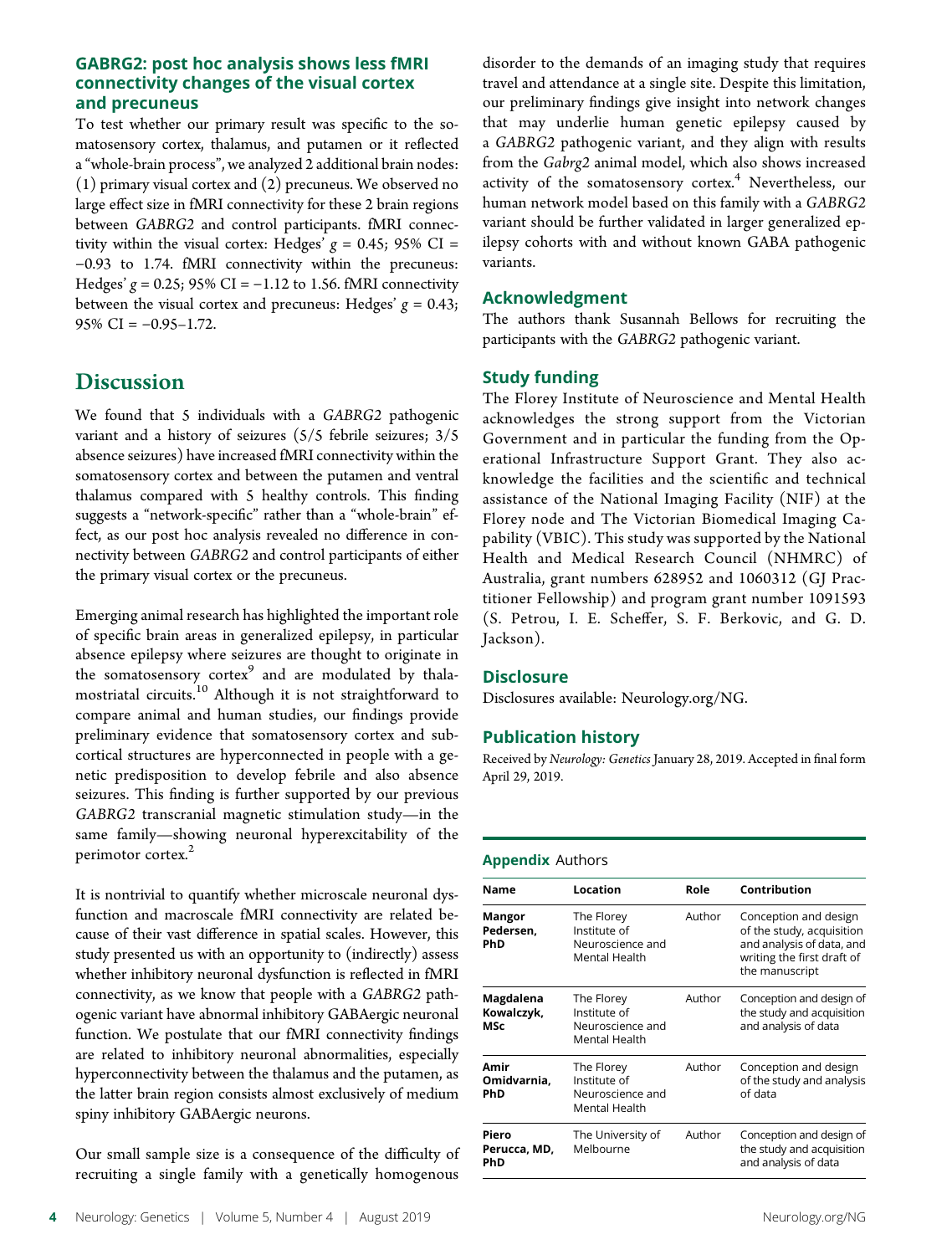Appendix (continued)

| <b>Name</b>                                | Location                                                               | Role   | Contribution                                                                                                      |  |  |
|--------------------------------------------|------------------------------------------------------------------------|--------|-------------------------------------------------------------------------------------------------------------------|--|--|
| Samuel<br>Gooley,<br><b>MBBS</b>           | The University of<br>Melbourne                                         | Author | Conception and design of<br>the study and acquisition<br>and analysis of data                                     |  |  |
| <b>Steven</b><br>Petrou, PhD               | The Florey<br>Institute of<br>Neuroscience and<br>Mental Health        | Author | Conception and design<br>of the study and<br>codesigned and drafted<br>a significant portion of<br>the manuscript |  |  |
| Ingrid E.<br>Scheffer.<br><b>MBBS, PhD</b> | The University of<br>Melbourne                                         | Author | Conception and design<br>of the study and<br>codesigned and drafted<br>a significant portion of<br>the manuscript |  |  |
| Samuel F.<br>Berkovic.<br>МD               | The University of<br>Melbourne                                         | Author | Conception and design<br>of the study and<br>codesigned and drafted<br>a significant portion of<br>the manuscript |  |  |
| Graeme D.<br>Jackson, MD                   | The Florey<br>Institute of<br>Neuroscience and<br><b>Mental Health</b> | Author | Conception and design<br>of the study and drafted<br>a significant portion of<br>the manuscript                   |  |  |

# References<br>1. Marini C. Hark

- 1. Marini C, Harkin LA, Wallace RH, Mulley JC, Scheffer IE, Berkovic SF. Childhood absence epilepsy and febrile seizures: a family with a GABAA receptor mutation. Brain 2003;126:230–240.
- 2. Fedi M, Berkovic SF, Macdonell RAL, Curatolo JM, Marini C, Reutens DC. Intracortical hyperexcitability in humans with a GABAA receptor mutation. Cereb Cortex 2008;18:664–669.
- 3. Fedi M, Berkovic SF, Marini C, Mulligan R, Tochon-Danguy H, Reutens DC. A GABAA receptor mutation causing generalized epilepsy reduces benzodiazepine receptor binding. Neuroimage 2006;32:995–1000.
- 4. Tan HO, Reid CA, Single FN, et al. Reduced cortical inhibition in a mouse model of familial childhood absence epilepsy. Proc Natl Acad Sci U S A 2007;104: 17536–17541.
- 5. Wimmer VC, Li MYS, Berkovic SF, Petrou S. Cortical microarchitecture changes in genetic epilepsy. Neurology 2015;84:1308–1316.
- 6. Nasrallah FA, Singh KKDR, Yeow LY, Chuang KH. GABAergic effect on resting-state functional connectivity: dynamics under pharmacological antagonism. Neuroimage 2017;149:53–62.
- 7. Currie SP, Luz LL, Booker SA, Wyllie DJA, Kind PC, Daw MI. Reduced local input to fast-spiking interneurons in the somatosensory cortex in the GABAA γ2 R43Q mouse model of absence epilepsy. Epilepsia 2017;58:597–607.
- 8. Pedersen M, Curwood EK, Vaughan DN, Omidvarnia AH, Jackson GD. Abnormal brain areas common to the focal epilepsies: multivariate pattern analysis of fMRI. Brain Connect 2016;6:208–215.
- 9. Meeren HK, Pijn JP, Van Luijtelaar EL, Coenen AM, Lopes da Silva FH. Cortical focus drives widespread corticothalamic networks during spontaneous absence seizures in rats. J Neurosci 2002;22:1480–1495.
- 10. Slaght SJ, Paz T, Chavez M, Deniau JM, Mahon S, Charpier S. On the activity of the corticostriatal networks during spike-and-wave discharges in a genetic model of absence epilepsy. J Neurosci 2004;24:6816–6825.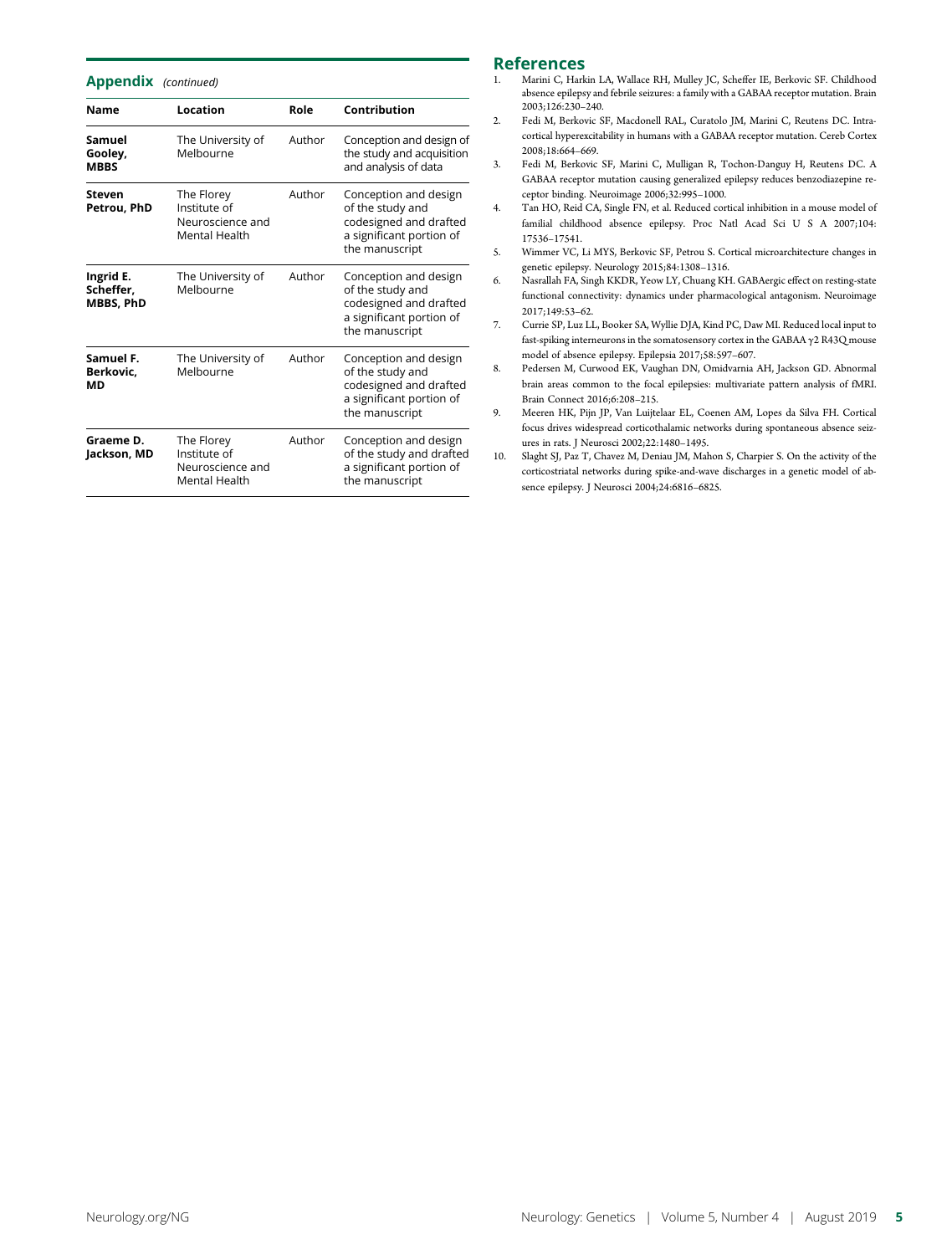

DOI 10.1212/NXG.0000000000000340 *Neurol Genet* 2019;5; Mangor Pedersen, Magdalena Kowalczyk, Amir Omidvarnia, et al. **connectivity Human** *GABRG2* **generalized epilepsy: Increased somatosensory and striatothalamic**

**This information is current as of June 7, 2019**

reserved. Online ISSN: 2376-7839. Published by Wolters Kluwer Health, Inc. on behalf of the American Academy of Neurology.. All rights an open-access, online-only, continuous publication journal. Copyright Copyright © 2019 The Author(s). *Neurol Genet* is an official journal of the American Academy of Neurology. Published since April 2015, it is